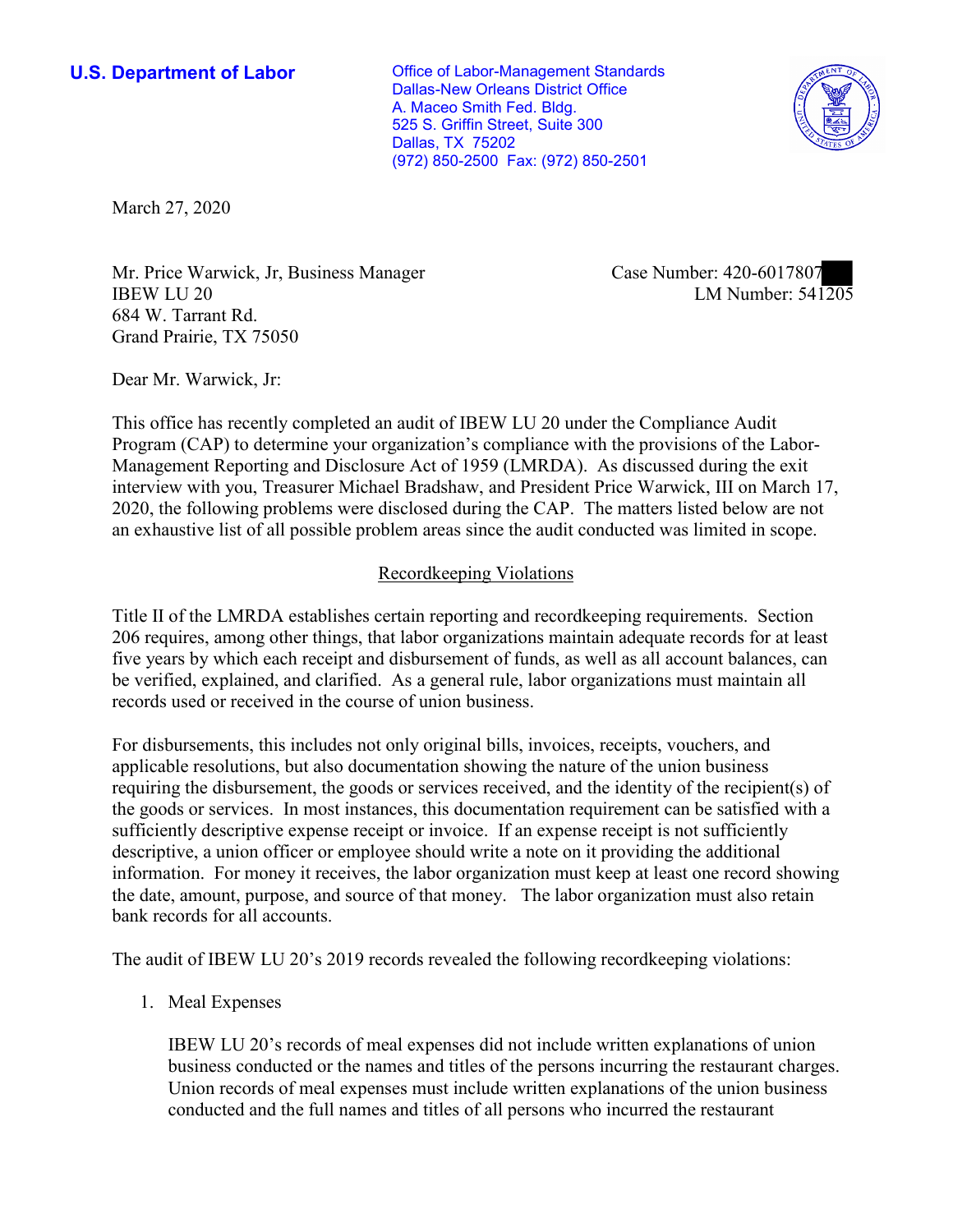charges. Also, the records retained must identify the names of the restaurants where the officers or employees incurred meal expenses.

2. Union Owned Vehicles

 (Disbursements to Employees) of the LM-2. The union did not maintain records necessary to verify the accuracy of the information reported in Schedules 11 (All Officers and Disbursements to Officers) and 12

IBEW LU 20 did not maintain records documenting business versus personal use of the union vehicles.

The LM-2 instructions include specific rules for the reporting of automobile expenses. The union must report operating and maintenance costs for each of its owned or leased vehicles in Schedules 11 and 12 of the LM-2 /Item 24 of the LM-3, allocated to the officer or employee to whom each vehicle is assigned.

 must maintain mileage logs that show the date, number of miles driven, whether the trip was business or personal, and, if business, the purpose of the trip. For each trip they take using a union owned or leased vehicle, officers and employees

Based on your assurance that IBEW LU 20 will retain adequate documentation in the future, OLMS will take no further enforcement action at this time regarding the above violations.

# Reporting Violation

Failure to File Bylaws

 changes to its constitution or bylaws. IBEW LU 20 amended its constitution and bylaws in 2019, but did not file a copy with its LM report for that year. The audit disclosed a violation of LMRDA Section 201(a), which requires that a union submit a copy of its revised constitution and bylaws with its LM report when it makes

IBEW LU 20 has now filed a copy of its constitution and bylaws.

### Other Issue

Vacation Policy

 As I discussed during the exit interview, the audit revealed that IBEW LU 20 does not have a vacation policy. OLMS recommends that unions adopt written guidelines concerning such matters to ensure vacation leave is documented and approved.

I want to extend my personal appreciation to IBEW LU 20 for the cooperation and courtesy